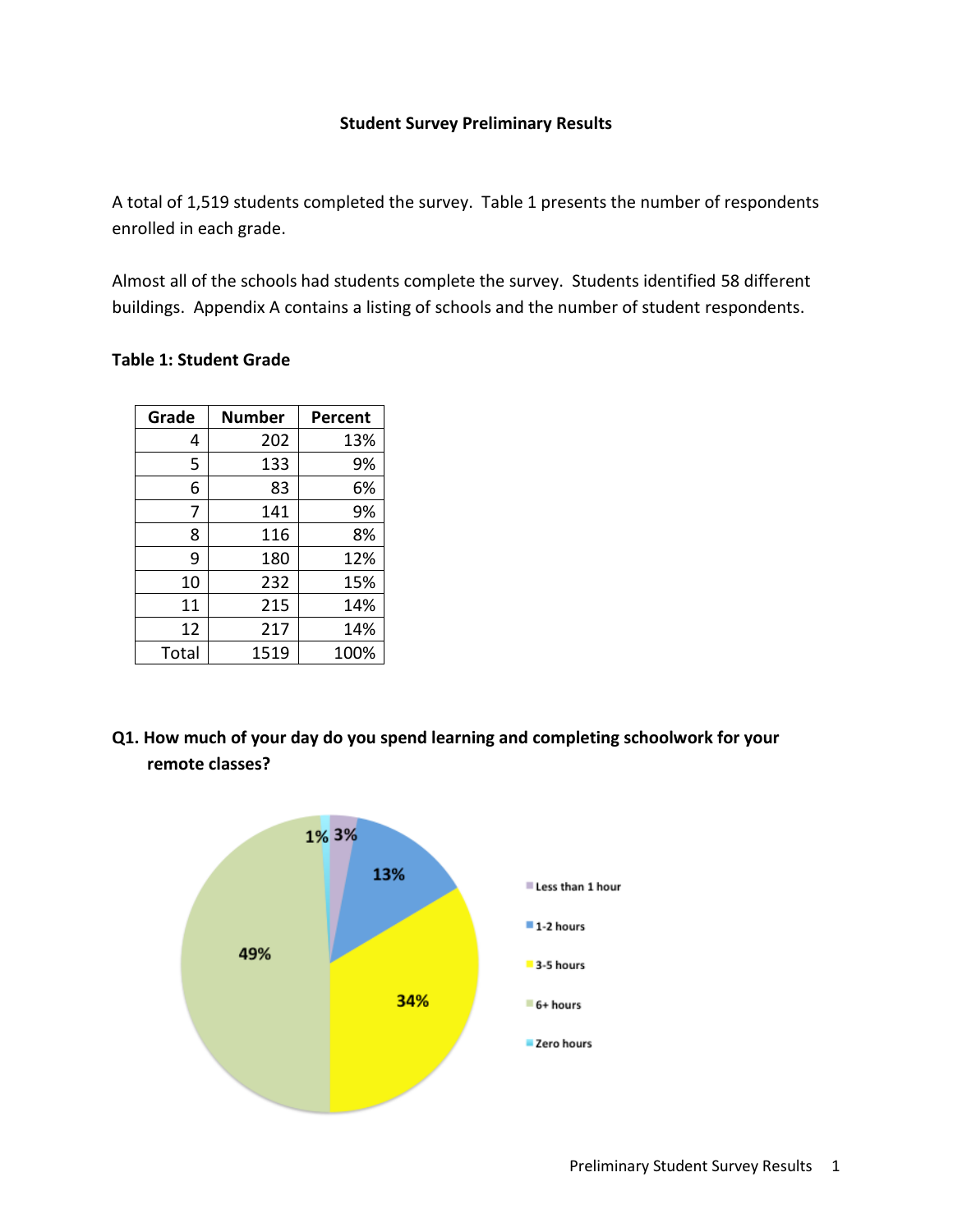|                                                                                    | <b>Strongly</b><br>Agree | Somewhat<br>Agree | <b>Neither Agree</b><br>nor Disagree | Somewhat<br><b>Disagree</b> | <b>Strongly</b><br><b>Disagree</b> |
|------------------------------------------------------------------------------------|--------------------------|-------------------|--------------------------------------|-----------------------------|------------------------------------|
| a. I know what assignments to<br>complete.                                         | 49%                      | 37%               | 7%                                   | 4%                          | 3%                                 |
| b. I know how to turn in work<br>to my teachers                                    | 65%                      | 26%               | 4%                                   | 3%                          | 2%                                 |
| c. I feel like I am learning a lot.                                                | 23%                      | 29%               | 19%                                  | 12%                         | 17%                                |
| d. I feel supported by my<br>teachers.                                             | 45%                      | 31%               | 14%                                  | 6%                          | 4%                                 |
| e. I have access to the<br>technology I need to learn.                             | 59%                      | 27%               | 7%                                   | 4%                          | 3%                                 |
| f. I feel comfortable using<br>technology to learn.                                | 34%                      | 29%               | 15%                                  | 10%                         | 12%                                |
| g. I feel connected to my<br>teachers.                                             | 27%                      | 31%               | 19%                                  | 11%                         | 12%                                |
| h. I am worried about keeping<br>up with schoolwork because<br>of remote learning. | 43%                      | 23%               | 13%                                  | 9%                          | 12%                                |

#### **Q2. Rate these statements based on your remote class experiences.**

# **Q3. How easy is it for you to use the remote learning tools provided by your school? (e.g. Schoology, Microsoft Teams)**

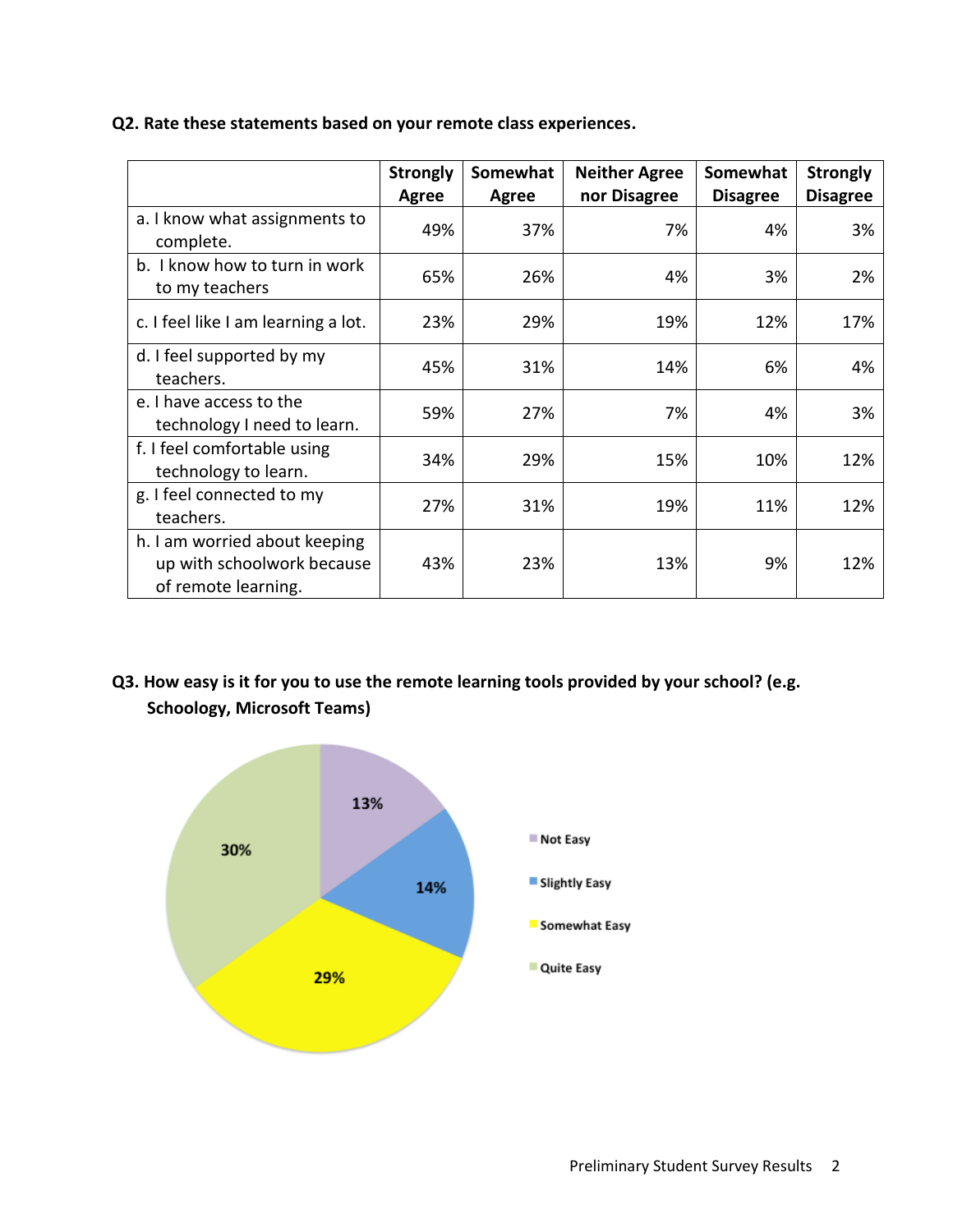

**Q4. How much effort do you put into your remote classes?**

**Q5. How many of your teacher(s) do you hear from daily during this remote learning (either by phone or online)?**

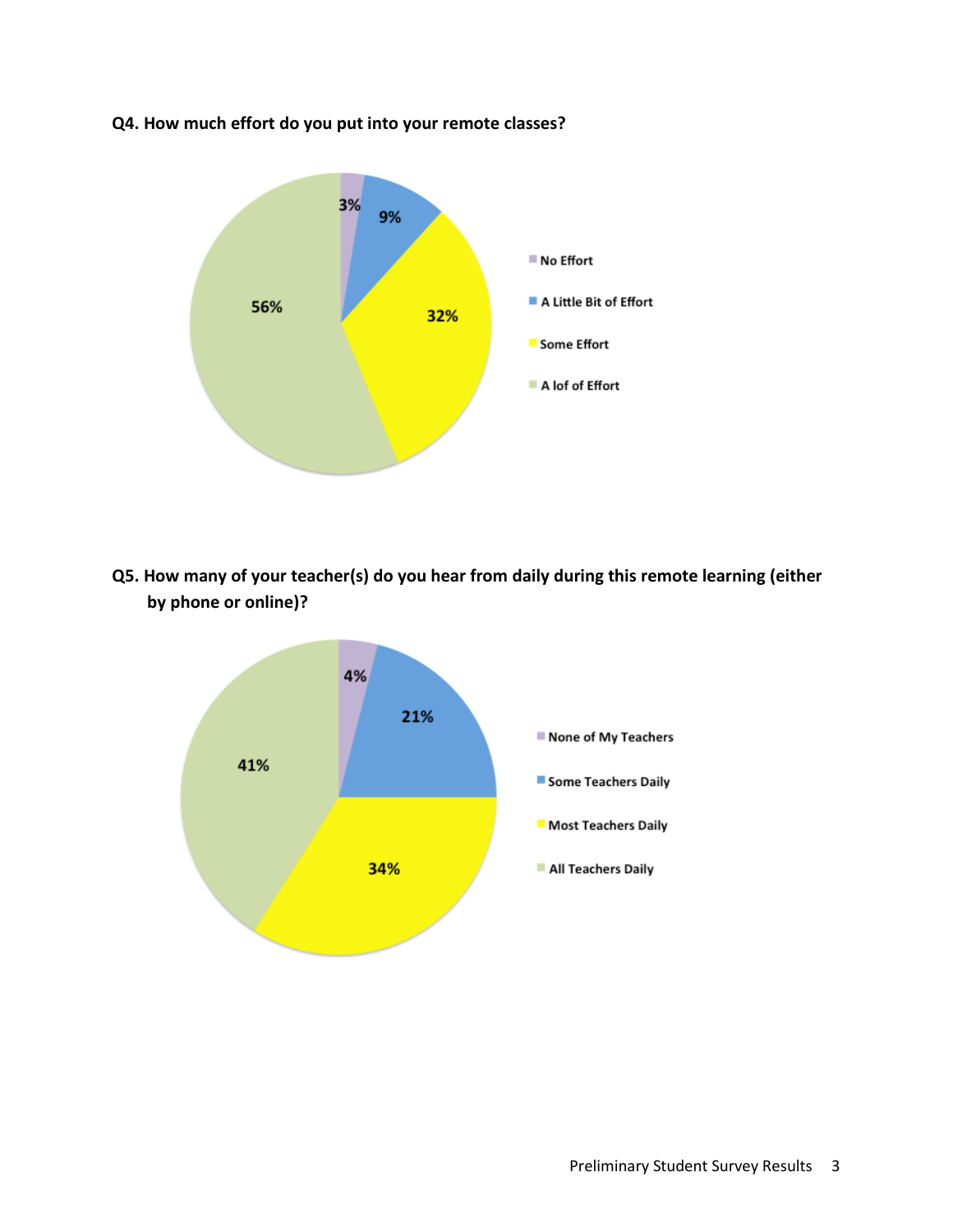**Q6. How often do your teacher(s) provide feedback on the schoolwork for your remote classes?**



**Q7. I have a quiet place at home where I can do my schoolwork.**

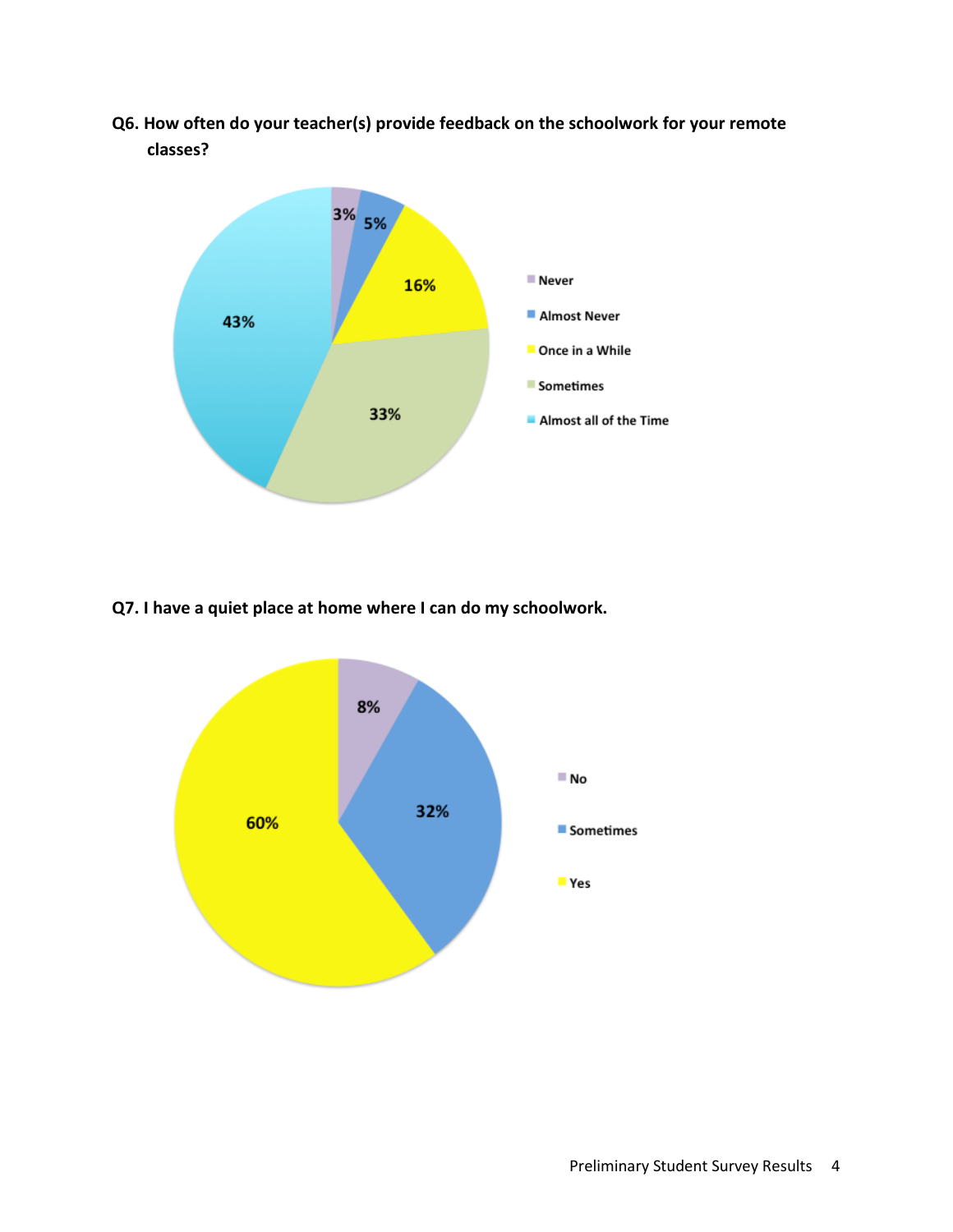# **Q8. Would you be interested in learning more about any of these topics? (Check all that apply)**



### **Q9. What are your favorite ways of connecting with your teachers? (Check all that apply)**



Other:

- Schoology (64 students)
- In School (53 students)
- Remind App (23 students)
- Class Dojo (19 students)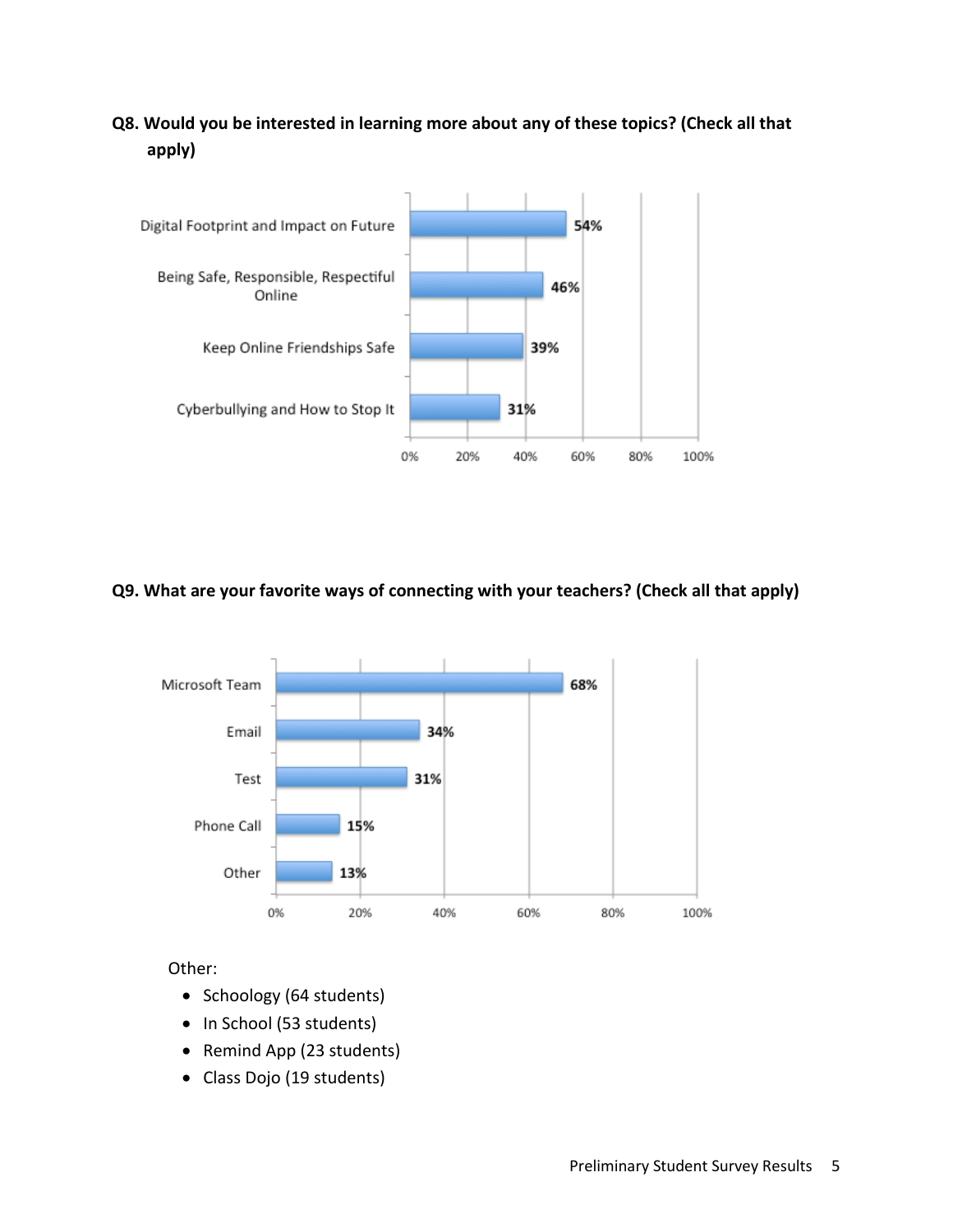# **Q10. Please indicate your agreement level with the following statements regarding returning to school.**

|                                                                                 | <b>Strongly</b><br>Agree | Somewhat<br>Agree | <b>Neither agree</b><br>nor disagree | Somewhat<br><b>Disagree</b> | <b>Strongly</b><br><b>Disagree</b> |
|---------------------------------------------------------------------------------|--------------------------|-------------------|--------------------------------------|-----------------------------|------------------------------------|
| a. I would learn more if I<br>could go to school at least<br>a few days a week. | 55%                      | 21%               | 11%                                  | 4%                          | 9%                                 |
| b. I would learn more if I<br>could go to school every<br>day.                  | 49%                      | 18%               | 13%                                  | 7%                          | 13%                                |
| c. I am ready to return to<br>school to learn at least a<br>few days a week.    | 50%                      | 17%               | 11%                                  | 7%                          | 15%                                |
| d. I am ready to return to<br>school to learn every day.                        | 40%                      | 16%               | 11%                                  | 8%                          | 25%                                |

### **Q11. Please indicate your agreement level with the following statements regarding COVID-19.**

|                                                                   | <b>Strongly</b><br><b>Agree</b> | Somewhat<br>Agree | <b>Neither agree</b><br>nor disagree | Somewhat<br><b>Disagree</b> | <b>Strongly</b><br><b>Disagree</b> |
|-------------------------------------------------------------------|---------------------------------|-------------------|--------------------------------------|-----------------------------|------------------------------------|
| a. I am worried about being<br>exposed to COVID-19.               | 43%                             | 27%               | 14%                                  | 6%                          | 10%                                |
| b. I am worried about a<br>family member exposed to<br>COVID-19.  | 60%                             | 20%               | 9%                                   | 4%                          | 7%                                 |
| c. It would help if my<br>teachers talked more<br>about COVID-19. | 20%                             | 24%               | 29%                                  | 10%                         | 17%                                |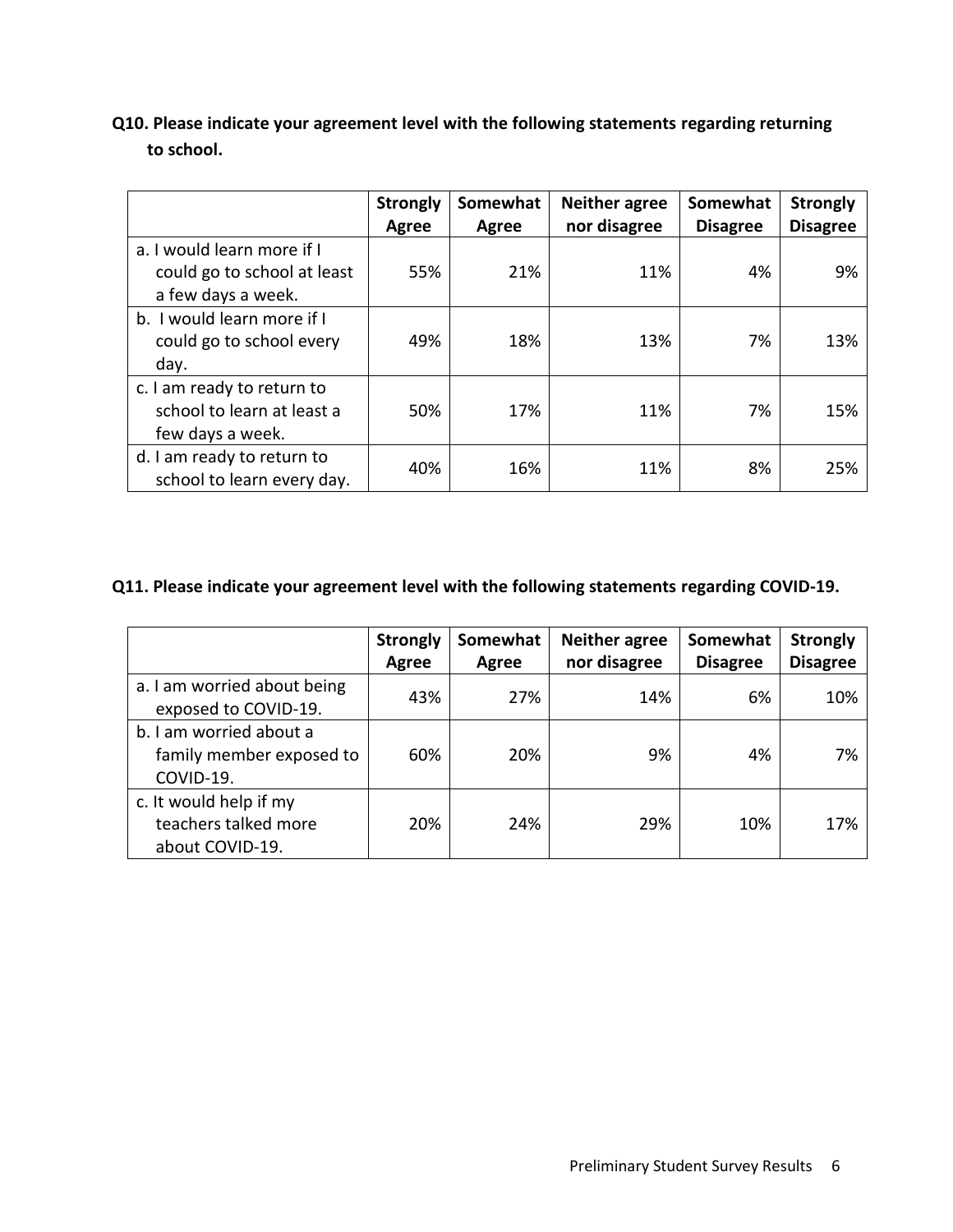## **Appendix A – List of Schools**

|                                                    | <b>Frequency</b> | Percent   |
|----------------------------------------------------|------------------|-----------|
| PS 131 The Academy School @4                       | 2                | $\cdot$ 1 |
| PS 156 Frederick Law Olmsted                       | 179              | 12.3      |
| PS 17 Early Childhood Center                       | 7                | .5        |
| PS 18 Dr. Antonia Pantoja Community School         | 7                | $.5\,$    |
| PS 19 Native American Magnet                       | 6                | .4        |
| PS 192 Performing Arts                             | 35               | 2.4       |
| PS 195 City Honors School                          | 124              | 8.5       |
| PS 196 MST Prep @39                                | 9                | .6        |
| PS 197 MST Prep                                    | $\overline{7}$   | .5        |
| PS 198 International Prep                          | 12               | .8        |
| PS 206 South Park High School                      | 73               | 5.0       |
| PS 207 Lafayette International                     | 6                | .4        |
| PS 208 Riverside Academy                           | 30               | 2.1       |
| PS 212 Leonardo daVinci High School                | 154              | 10.6      |
| PS 27 Hillery Park Elementary                      | 18               | 1.2       |
| PS 3 D'Youville Porter                             | 31               | 2.1       |
| PS 30 Frank A. Sedita Academy                      | 4                | .3        |
| PS 301 Burgard High School                         | 14               | 1.0       |
| PS 302 Emerson School of Hospitality               | 49               | 3.4       |
| PS 304 Hutchinson Central Technical High School    | 122              | 8.4       |
| PS 305 McKinley High School                        | 79               | 5.4       |
| PS 309 East Community High School                  | 9                | .6        |
| PS 31 Harriet Ross Tubman                          | 21               | 1.4       |
| PS 32 Bennett Park Montessori                      | 29               | 2.0       |
| PS 33 Bilingual Center                             | 5                | .3        |
| PS 335 Middle Early College High School            | 28               | 1.9       |
| PS 355 The New Buffalo School of Culinary Arts and | 13               | .9        |
| <b>Hospitality Management</b>                      |                  |           |
| PS 357 Pathways Academy                            | $\overline{2}$   | $\cdot$ 1 |
| PS 363 LJB School of Innovative Technology         | 17               | 1.2       |
| PS 366 Research Laboratory High School             | 20               | 1.4       |
| PS 37 Marva J. Daniel Futures Prep                 | 4                | $\cdot$ 3 |
| PS 42 Occupational Training Center                 | 4                | .3        |
| PS 43 Lovejoy Discovery                            | 23               | 1.6       |
| PS 45 International School                         | 17               | 1.2       |
| PS 48@39                                           | 10               | .7        |